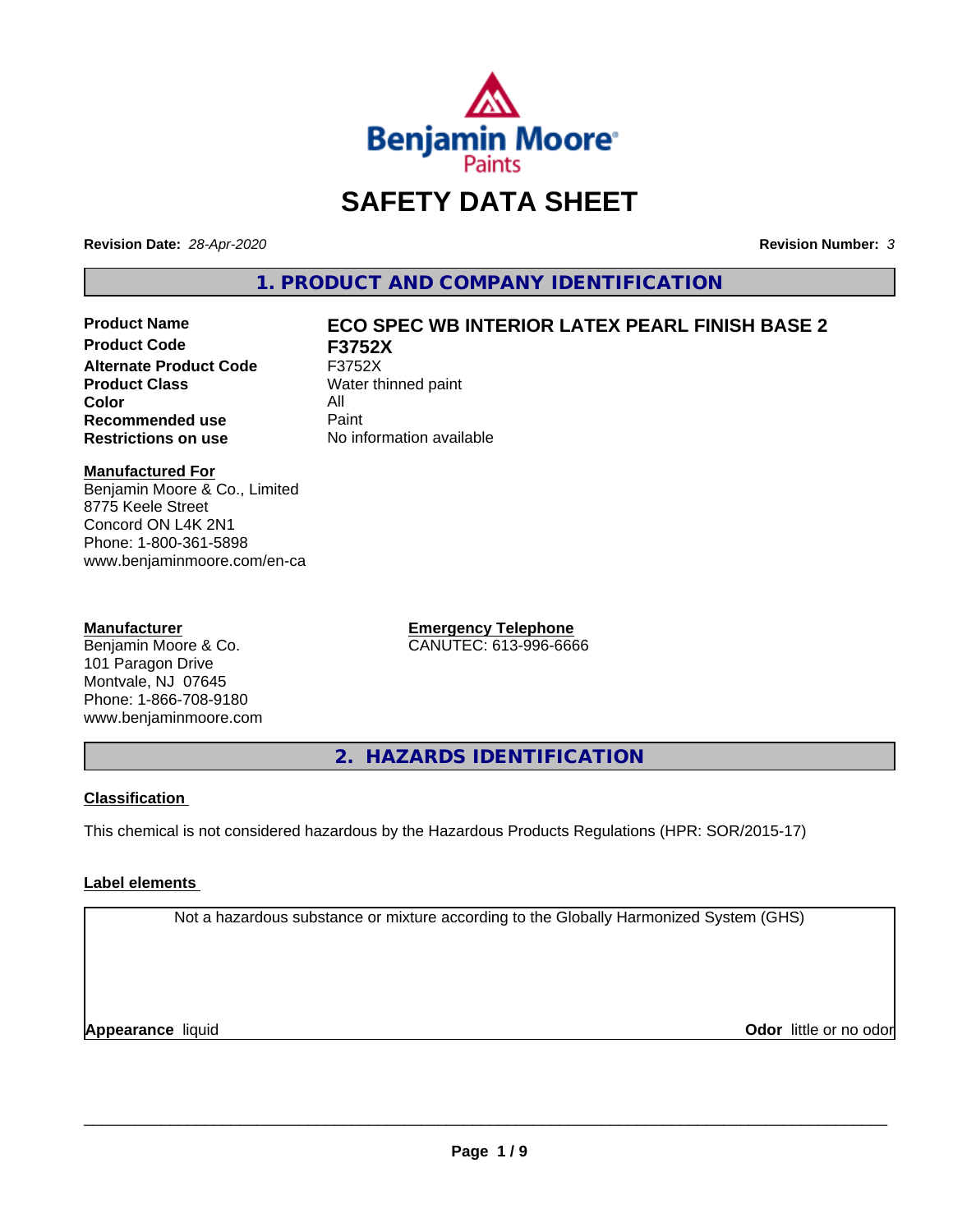#### **Other information**

No information available

#### **3. COMPOSITION INFORMATION ON COMPONENTS**

| <b>Chemical name</b>               | CAS No.    | Weight-%       | Hazardous Material<br>registry number<br>(HMIRA registry $#$ ) | Date HMIRA filed and<br>Information Review Act Idate exemption granted<br>(if applicable) |
|------------------------------------|------------|----------------|----------------------------------------------------------------|-------------------------------------------------------------------------------------------|
| Titanium dioxide                   | 13463-67-7 | 7 - 13%        |                                                                |                                                                                           |
| Kaolin                             | 1332-58-7  | $-5%$          |                                                                |                                                                                           |
| Sodium C14-C16 olefin<br>sulfonate | 68439-57-6 | $0.1 - 0.25\%$ |                                                                |                                                                                           |

\*The exact percentage (concentration) of composition has been withheld as a trade secret

## **4. FIRST AID MEASURES**

| <b>General Advice</b>                  | No hazards which require special first aid measures.                                                     |
|----------------------------------------|----------------------------------------------------------------------------------------------------------|
| <b>Eye Contact</b>                     | Rinse thoroughly with plenty of water for at least 15<br>minutes and consult a physician.                |
| <b>Skin Contact</b>                    | Wash off immediately with soap and plenty of water while<br>removing all contaminated clothes and shoes. |
| <b>Inhalation</b>                      | Move to fresh air. If symptoms persist, call a physician.                                                |
| Ingestion                              | Clean mouth with water and afterwards drink plenty of<br>water. Consult a physician if necessary.        |
| <b>Most Important Symptoms/Effects</b> | None known.                                                                                              |
| <b>Notes To Physician</b>              | Treat symptomatically.                                                                                   |

### **5. FIRE-FIGHTING MEASURES**

| <b>Suitable Extinguishing Media</b>                   | Use extinguishing measures that are appropriate to local<br>circumstances and the surrounding environment.                                   |
|-------------------------------------------------------|----------------------------------------------------------------------------------------------------------------------------------------------|
| Protective equipment and precautions for firefighters | As in any fire, wear self-contained breathing apparatus<br>pressure-demand, MSHA/NIOSH (approved or equivalent)<br>and full protective gear. |
| <b>Specific Hazards Arising From The Chemical</b>     | Closed containers may rupture if exposed to fire or<br>extreme heat.                                                                         |
| Sensitivity to mechanical impact                      | No.                                                                                                                                          |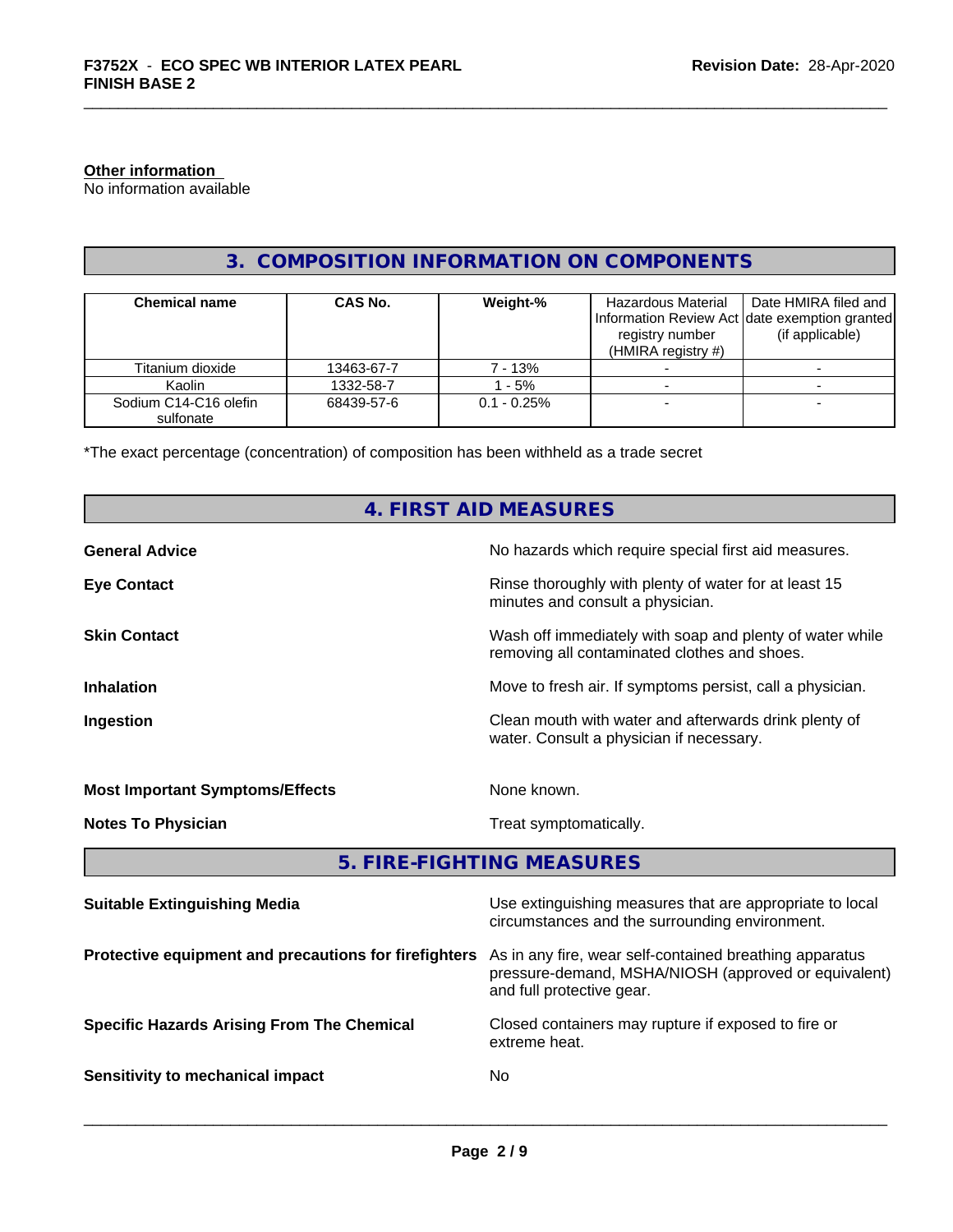| Sensitivity to static discharge                                                  |                        | No                                                 |                                |
|----------------------------------------------------------------------------------|------------------------|----------------------------------------------------|--------------------------------|
| <b>Flash Point Data</b><br>Flash point (°F)<br>Flash Point (°C)<br><b>Method</b> |                        | Not applicable<br>Not applicable<br>Not applicable |                                |
| <b>Flammability Limits In Air</b>                                                |                        |                                                    |                                |
| Lower flammability limit:<br><b>Upper flammability limit:</b>                    |                        | Not applicable<br>Not applicable                   |                                |
| <b>NFPA</b><br>Health: 1                                                         | <b>Flammability: 0</b> | <b>Instability: 0</b>                              | <b>Special: Not Applicable</b> |

#### **NFPA Legend**

- 0 Not Hazardous
- 1 Slightly
- 2 Moderate
- 3 High
- 4 Severe

*The ratings assigned are only suggested ratings, the contractor/employer has ultimate responsibilities for NFPA ratings where this system is used.*

*Additional information regarding the NFPA rating system is available from the National Fire Protection Agency (NFPA) at www.nfpa.org.*

**6. ACCIDENTAL RELEASE MEASURES**

**Personal Precautions Avoid contact with skin, eyes and clothing. Ensure** Avoid contact with skin, eyes and clothing. Ensure adequate ventilation.

**Other Information Discription Prevent further leakage or spillage if safe to do so.** 

**Environmental precautions** See Section 12 for additional Ecological Information.

**Methods for Cleaning Up Example 20 Soak** up with inert absorbent material. Sweep up and shovel into suitable containers for disposal.

**7. HANDLING AND STORAGE**

**Handling Handling Avoid contact with skin, eyes and clothing. Avoid breathing** vapors, spray mists or sanding dust. In case of insufficient ventilation, wear suitable respiratory equipment.

**Storage** Keep container tightly closed. Keep out of the reach of

**Incompatible Materials** Noinformation available

 $\overline{\phantom{a}}$  ,  $\overline{\phantom{a}}$  ,  $\overline{\phantom{a}}$  ,  $\overline{\phantom{a}}$  ,  $\overline{\phantom{a}}$  ,  $\overline{\phantom{a}}$  ,  $\overline{\phantom{a}}$  ,  $\overline{\phantom{a}}$  ,  $\overline{\phantom{a}}$  ,  $\overline{\phantom{a}}$  ,  $\overline{\phantom{a}}$  ,  $\overline{\phantom{a}}$  ,  $\overline{\phantom{a}}$  ,  $\overline{\phantom{a}}$  ,  $\overline{\phantom{a}}$  ,  $\overline{\phantom{a}}$ 

#### **8. EXPOSURE CONTROLS/PERSONAL PROTECTION**

children.

**Exposure Limits**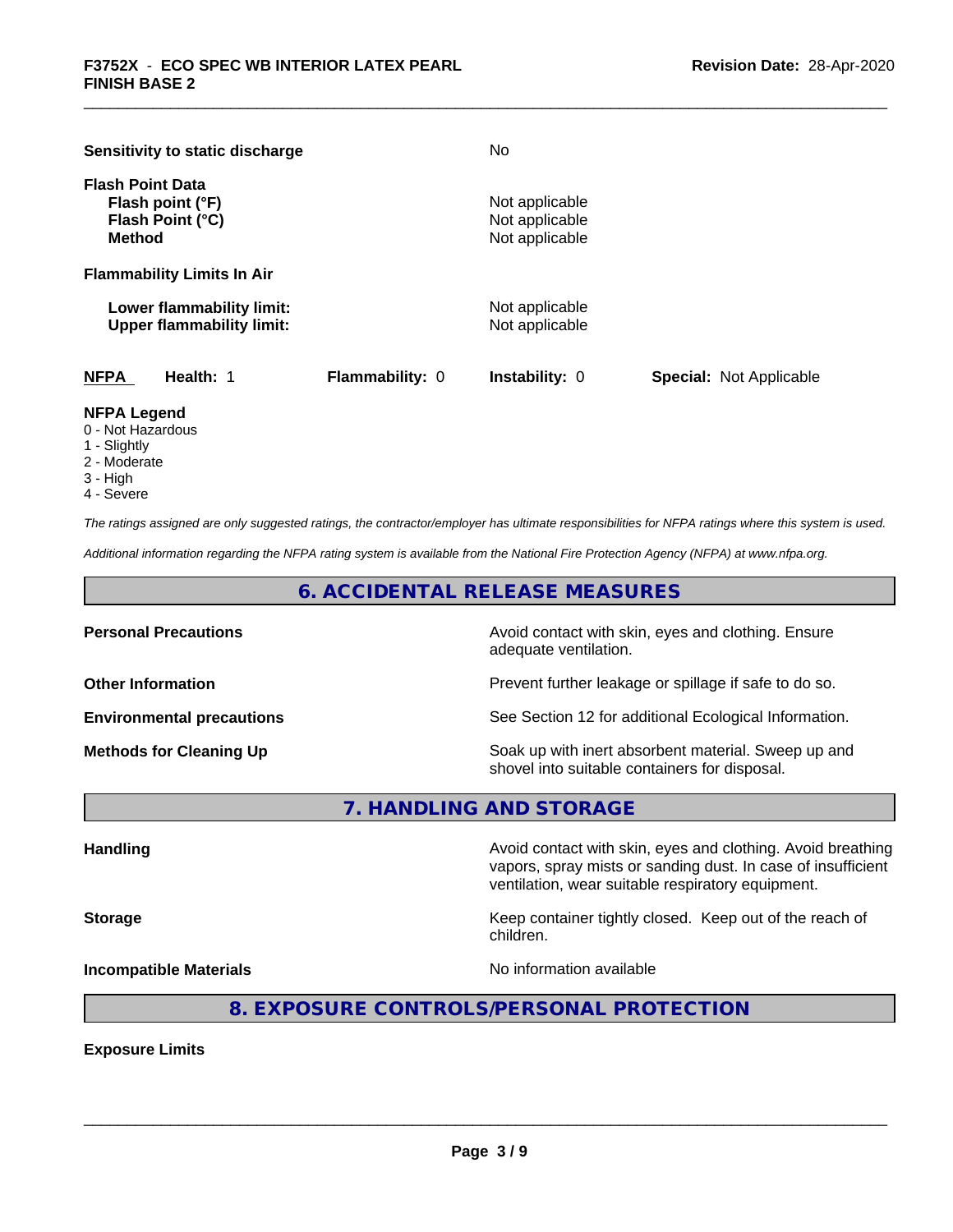| <b>Chemical name</b> | <b>ACGIH TLV</b>                                                                                                                              | <b>Alberta</b>          | <b>British Columbia</b>                       | <b>Ontario</b>           | Quebec                      |
|----------------------|-----------------------------------------------------------------------------------------------------------------------------------------------|-------------------------|-----------------------------------------------|--------------------------|-----------------------------|
| Titanium dioxide     | TWA: $10 \text{ mg/m}^3$                                                                                                                      | 10 mg/m $3$ - TWA       | 10 mg/m $3$ - TWA<br>$3 \text{ mg/m}^3$ - TWA | 10 mg/m $3$ - TWA        | $10 \text{ mg/m}^3$ - TWAEV |
| Kaolin               | TWA: $2 \text{ mg/m}^3$<br>particulate matter<br>containing no<br>asbestos and <1%<br>crystalline silica,<br>respirable particulate<br>matter | $2 \text{mq/m}^3$ - TWA | $2 \text{ mg/m}^3$ - TWA                      | $2 \text{ mg/m}^3$ - TWA | 5 mg/m <sup>3</sup> - TWAEV |

#### **Legend**

ACGIH - American Conference of Governmental Industrial Hygienists Alberta - Alberta Occupational Exposure Limits British Columbia - British Columbia Occupational Exposure Limits Ontario - Ontario Occupational Exposure Limits Quebec - Quebec Occupational Exposure Limits N/E - Not established

# **Personal Protective Equipment**

**Engineering Measures Engineering Measures Engineering Measures Ensure adequate ventilation, especially in confined areas.** 

**Eye/Face Protection Safety glasses with side-shields. Skin Protection Protection Protective gloves and impervious clothing. Respiratory Protection In case of insufficient ventilation wear suitable respiratory** equipment.

**Hygiene Measures Avoid contact with skin, eyes and clothing. Remove and Avoid contact with skin, eyes and clothing. Remove and Avoid contact with skin, eyes and clothing. Remove and** wash contaminated clothing before re-use. Wash thoroughly after handling.

#### **9. PHYSICAL AND CHEMICAL PROPERTIES**

**Appearance** liquid **Odor** little or no odor **Odor Threshold No information available No information available Density (Ibs/gal)** 9.9 - 10.0<br> **Specific Gravity** 1.19 - 1.21 **Specific Gravity pH**<br>
Viscosity (cps) The Contract of Contract Contract Contract Contract Contract Contract No information available **Solubility(ies)** No information available **Water solubility** No information available **Evaporation Rate No information available No information available Vapor pressure** No information available No information available **Vapor density No information available No information available Wt. % Solids** 40 - 50 **Vol. % Solids Wt. % Volatiles** 50 - 60 **Vol. % Volatiles VOC Regulatory Limit (g/L)** 0 **Boiling Point (°F)** 212 **Boiling Point (°C) Freezing point (°F)** 32 **Freezing Point (°C)** 0 **Flash point (°F)** 

**Viscosity (cps)** No information available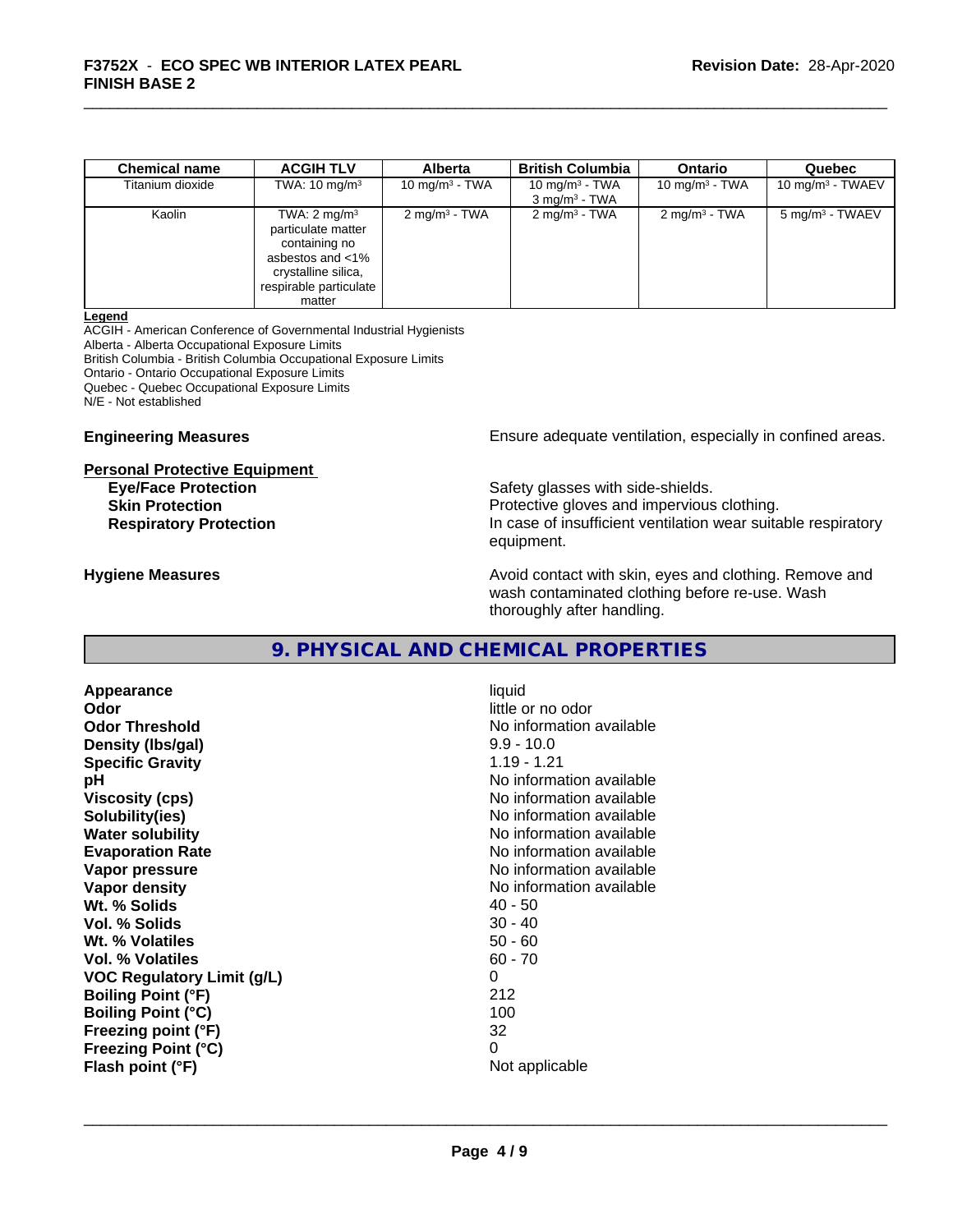#### **Flash Point (°C)**<br> **Method** Not applicable<br> **Method** Not applicable **Flammability (solid, gas)**<br> **Commability limit:**<br>
Upper flammability limit:<br>
Not applicable **Upper flammability limit:**<br> **Lower flammability limit:**<br>
Not applicable<br>
Not applicable **Lower flammability limit:**<br> **Autoignition Temperature (°F)**<br>
Mo information available **Autoignition Temperature (°F) Autoignition Temperature (°C)**<br> **Decomposition Temperature (°F)** No information available **Decomposition Temperature (°F)** No information available<br> **Decomposition Temperature (°C)** No information available **Decomposition Temperature (°C) Partition coefficient Contract Contract Contract Contract Contract Contract Contract Contract Contract Contract Contract Contract Contract Contract Contract Contract Contract Contract Contract Contract Contract Contract**

**Not applicable**<br>Not applicable

#### **10. STABILITY AND REACTIVITY**

| <b>Reactivity</b>                       | Not Applicable                           |
|-----------------------------------------|------------------------------------------|
| <b>Chemical Stability</b>               | Stable under normal conditions.          |
| <b>Conditions to avoid</b>              | Prevent from freezing.                   |
| <b>Incompatible Materials</b>           | No materials to be especially mentioned. |
| <b>Hazardous Decomposition Products</b> | None under normal use.                   |
| Possibility of hazardous reactions      | None under normal conditions of use.     |

#### **11. TOXICOLOGICAL INFORMATION**

**Product Information Information on likely routes of exposure**

**Acute Toxicity** 

**Principal Routes of Exposure Exposure** Eye contact, skin contact and inhalation.

**Product Information Intervention No information available** 

 $\overline{\phantom{a}}$  ,  $\overline{\phantom{a}}$  ,  $\overline{\phantom{a}}$  ,  $\overline{\phantom{a}}$  ,  $\overline{\phantom{a}}$  ,  $\overline{\phantom{a}}$  ,  $\overline{\phantom{a}}$  ,  $\overline{\phantom{a}}$  ,  $\overline{\phantom{a}}$  ,  $\overline{\phantom{a}}$  ,  $\overline{\phantom{a}}$  ,  $\overline{\phantom{a}}$  ,  $\overline{\phantom{a}}$  ,  $\overline{\phantom{a}}$  ,  $\overline{\phantom{a}}$  ,  $\overline{\phantom{a}}$ 

#### **Symptoms related to the physical,chemical and toxicological characteristics**

**Symptoms** No information available

**Delayed and immediate effects as well as chronic effects from short and long-term exposure**

| Substance may cause slight skin irritation. Prolonged or<br><b>Skin contact</b>                 |  |
|-------------------------------------------------------------------------------------------------|--|
| repeated contact may dry skin and cause irritation.                                             |  |
| May cause irritation of respiratory tract.<br><b>Inhalation</b>                                 |  |
| Ingestion may cause gastrointestinal irritation, nausea,<br>Ingestion<br>vomiting and diarrhea. |  |
| No information available.<br><b>Sensitization</b>                                               |  |
| No information available.<br><b>Neurological Effects</b>                                        |  |
| No information available.<br><b>Mutagenic Effects</b>                                           |  |
| No information available.<br><b>Reproductive Effects</b>                                        |  |
| No information available.<br><b>Developmental Effects</b>                                       |  |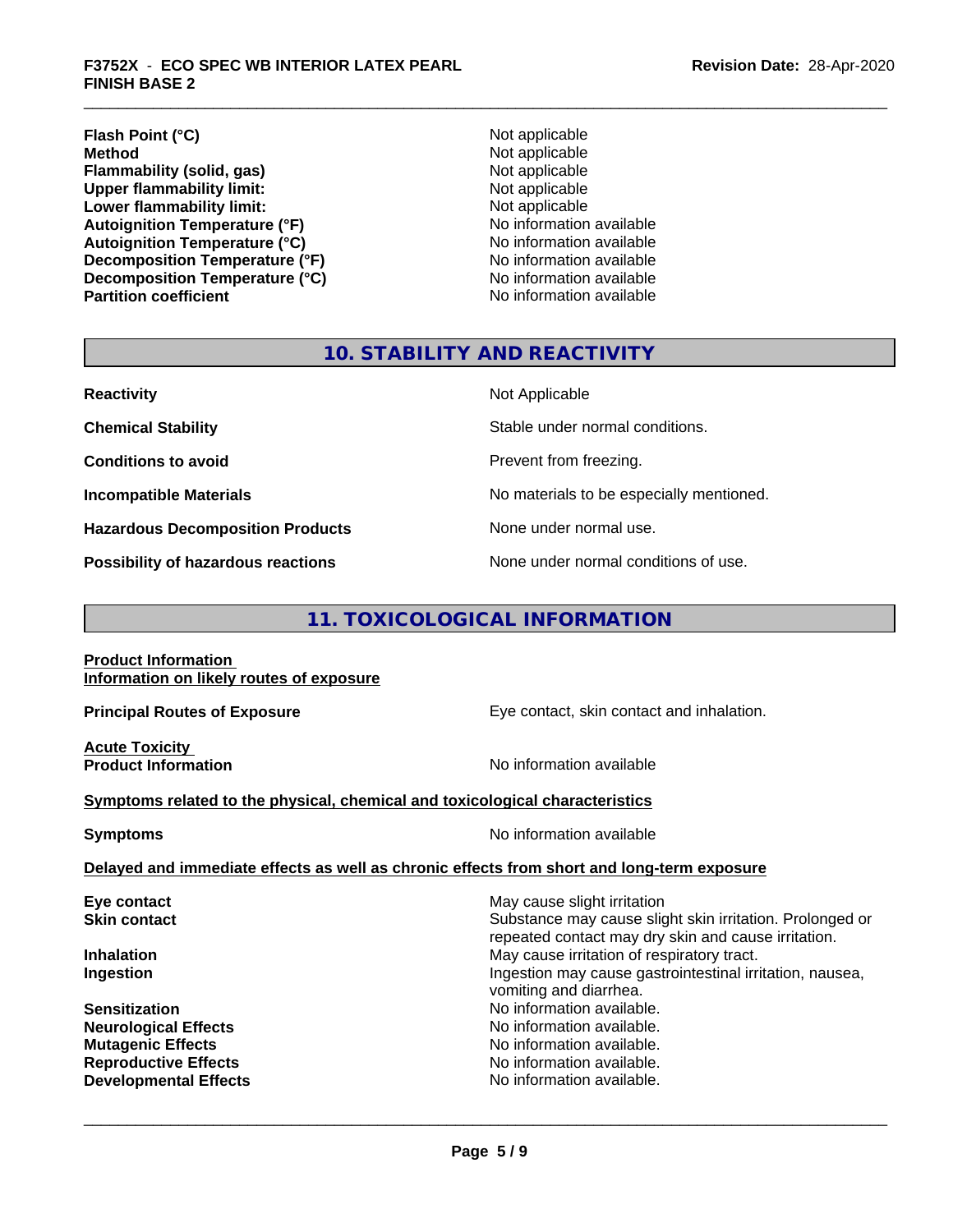#### **Target organ effects No information available.**<br> **STOT - single exposure No information available. STOT** - **single exposure and the state of the STOT** - **single exposure notation No** information available. **STOT - repeated exposure and intervals and information available.**<br> **Other adverse effects CONFING ACCOUNTER CONFING AVAILA No information available. Other adverse effects Aspiration Hazard Aspiration Hazard No information available.**

**Numerical measures of toxicity**

**The following values are calculated based on chapter 3.1 of the GHS document**

#### **ATEmix (oral)** 40209 mg/kg

#### **Component Information**

| Chemical name                   | Oral LD50             | Dermal LD50          | Inhalation LC50 |
|---------------------------------|-----------------------|----------------------|-----------------|
| Titanium dioxide                | $> 10000$ mg/kg (Rat) |                      |                 |
| 13463-67-7                      |                       |                      |                 |
| Kaolin                          | $>$ 5000 mg/kg (Rat)  | > 5000 mg/kg (Rat)   |                 |
| 1332-58-7                       |                       |                      |                 |
| Sodium C14-C16 olefin sulfonate | $= 2220$ mg/kg (Rat)  | > 740 mg/kg (Rabbit) |                 |
| 68439-57-6                      |                       |                      |                 |

#### **Chronic Toxicity**

#### **Carcinogenicity**

*The information below indicateswhether each agency has listed any ingredient as a carcinogen:.*

| <b>Chemical name</b>          | <b>IARC</b>                          | <b>NTF</b> |
|-------------------------------|--------------------------------------|------------|
|                               | 2B<br>Possible Human<br>ı Carcinogen |            |
| l ma<br>⊧dioxide<br>l itanıum |                                      |            |

• Although IARC has classified titanium dioxide as possibly carcinogenic to humans (2B), their summary concludes: "No significant exposure to titanium dioxide is thought to occur during the use of products in which titanium dioxide is bound to other materials, such as paint."

#### **Legend**

IARC - International Agency for Research on Cancer NTP - National Toxicity Program OSHA - Occupational Safety & Health Administration

**12. ECOLOGICAL INFORMATION**

#### **Ecotoxicity Effects**

The environmental impact of this product has not been fully investigated.

#### **Product Information**

#### **Acute Toxicity to Fish**

No information available

#### **Acute Toxicity to Aquatic Invertebrates**

No information available

#### **Acute Toxicity to Aquatic Plants**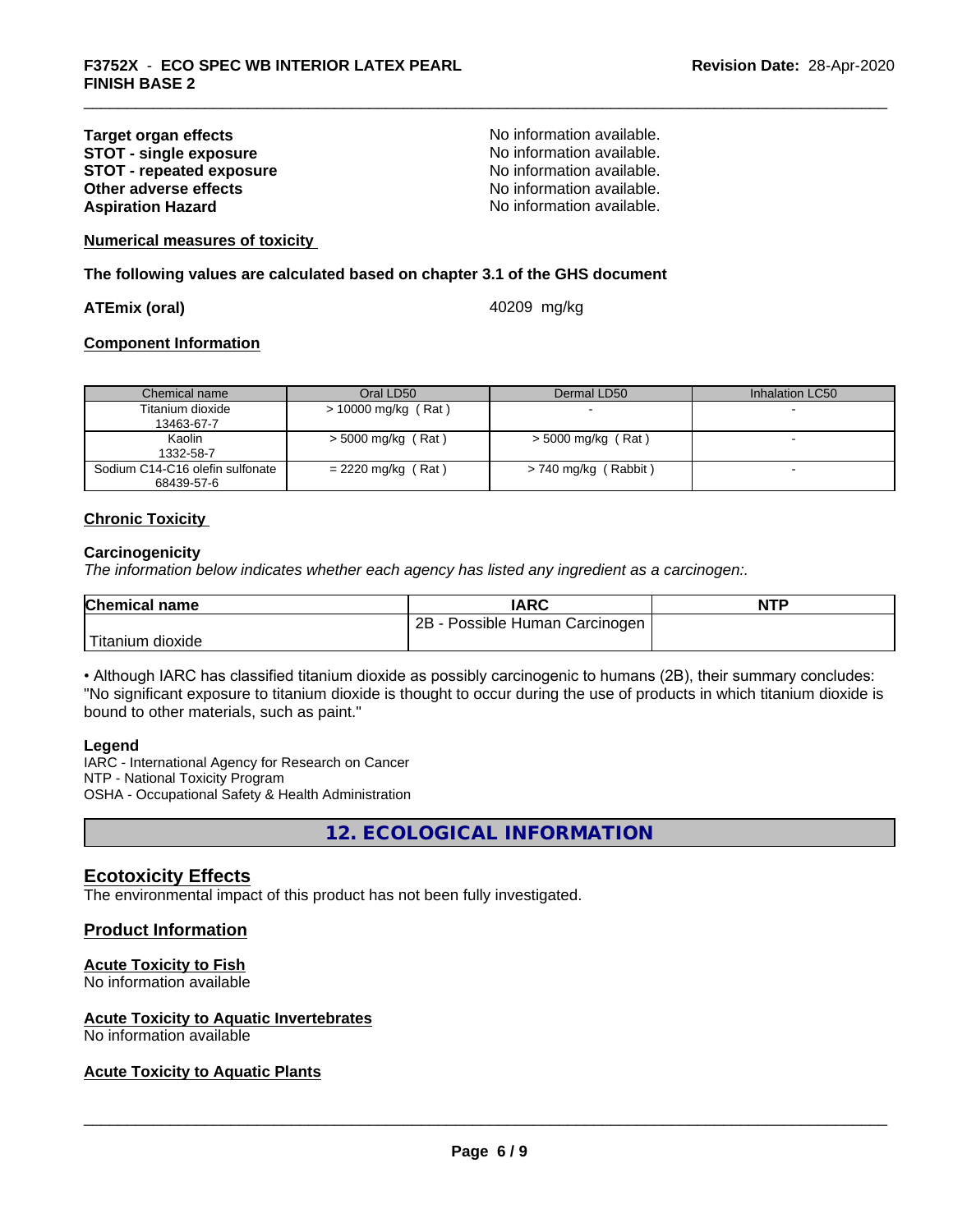No information available

#### **Persistence / Degradability**

No information available.

#### **Bioaccumulation**

No information available.

#### **Mobility in Environmental Media**

No information available.

#### **Ozone**

No information available

#### **Component Information**

#### **Acute Toxicity to Fish**

Titanium dioxide  $LC50:$  > 1000 mg/L (Fathead Minnow - 96 hr.)

#### **Acute Toxicity to Aquatic Invertebrates**

No information available

#### **Acute Toxicity to Aquatic Plants**

No information available

**13. DISPOSAL CONSIDERATIONS**

**Waste Disposal Method** Dispose of in accordance with federal, state, provincial, and local regulations. Local requirements may vary, consult your sanitation department or state-designated environmental protection agency for more disposal options.

#### **14. TRANSPORT INFORMATION**

**TDG** Not regulated **ICAO / IATA** Not regulated **IMDG / IMO** Not regulated

#### **15. REGULATORY INFORMATION**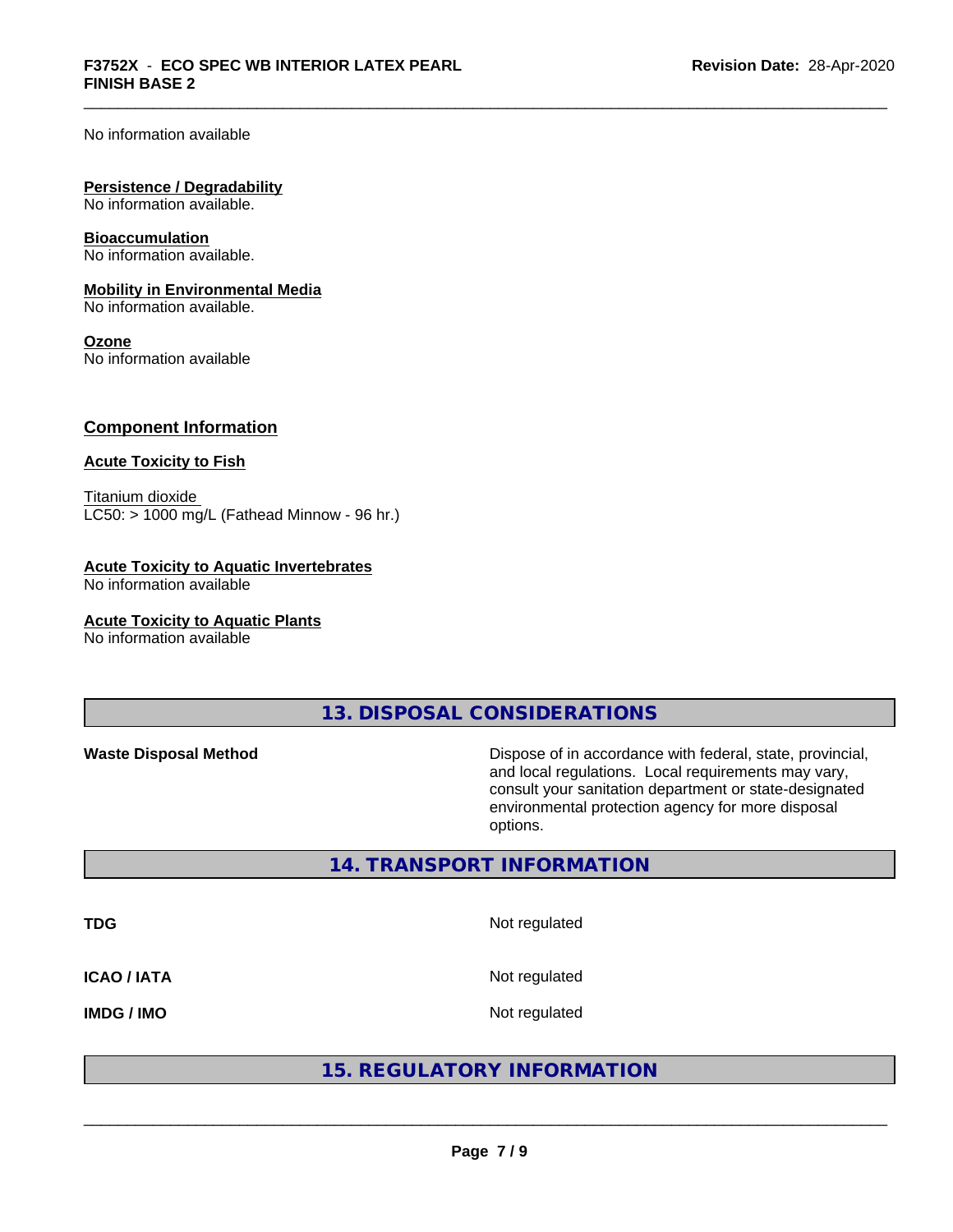#### **International Inventories**

| <b>TSCA: United States</b> | Yes - All components are listed or exempt. |
|----------------------------|--------------------------------------------|
| <b>DSL: Canada</b>         | Yes - All components are listed or exempt. |

#### **National Pollutant Release Inventory (NPRI)**

#### **NPRI Parts 1- 4**

This product contains the following Parts 1-4 NPRI chemicals:

*None*

#### **NPRI Part 5**

This product contains the following NPRI Part 5 Chemicals:

*None*

#### **WHMIS Regulatory Status**

This product has been classified in accordance with the hazard criteria of the Hazardous Products Regulations (HPR) and the SDS contains all the information required by the HPR.

**16. OTHER INFORMATION**

**HMIS** - **Health:** 1 **Flammability:** 0 **Reactivity:** 0 **PPE:** -

#### **HMIS Legend**

- 0 Minimal Hazard
- 1 Slight Hazard
- 2 Moderate Hazard
- 3 Serious Hazard
- 4 Severe Hazard
- **Chronic Hazard**
- X Consult your supervisor or S.O.P. for "Special" handling instructions.

*Note: The PPE rating has intentionally been left blank. Choose appropriate PPE that will protect employees from the hazards the material will present under the actual normal conditions of use.*

*Caution: HMISÒ ratings are based on a 0-4 rating scale, with 0 representing minimal hazards or risks, and 4 representing significant hazards or risks. Although HMISÒ ratings are not required on MSDSs under 29 CFR 1910.1200, the preparer, has chosen to provide them. HMISÒ ratings are to be used only in conjunction with a fully implemented HMISÒ program by workers who have received appropriate HMISÒ training. HMISÒ is a registered trade and service mark of the NPCA. HMISÒ materials may be purchased exclusively from J. J. Keller (800) 327-6868.*

 **WARNING!** If you scrape, sand, or remove old paint, you may release lead dust. LEAD IS TOXIC. EXPOSURE TO LEAD DUST CAN CAUSE SERIOUS ILLNESS, SUCH AS BRAIN DAMAGE, ESPECIALLY IN CHILDREN. PREGNANT WOMEN SHOULD ALSO AVOID EXPOSURE.Wear a NIOSH approved respirator to control lead exposure. Clean up carefully with a HEPA vacuum and a wet mop. Before you start, find out how to protect yourself and your family by logging onto Health Canada at

http://www.hc-sc.gc.ca/ewh-semt/contaminants/lead-plomb/asked\_questions-questions\_posees-eng.php.